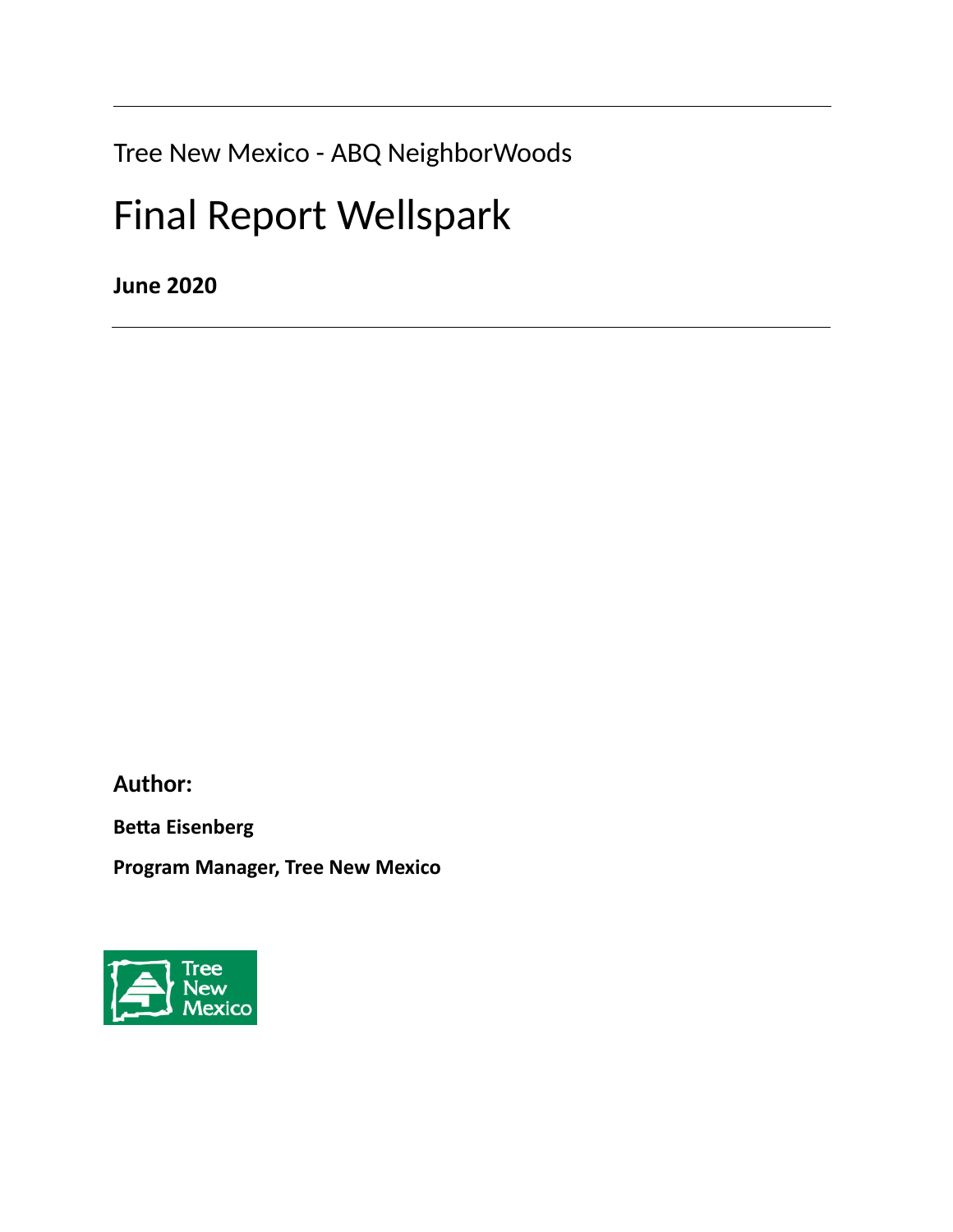## **Contents**

## **I. Background**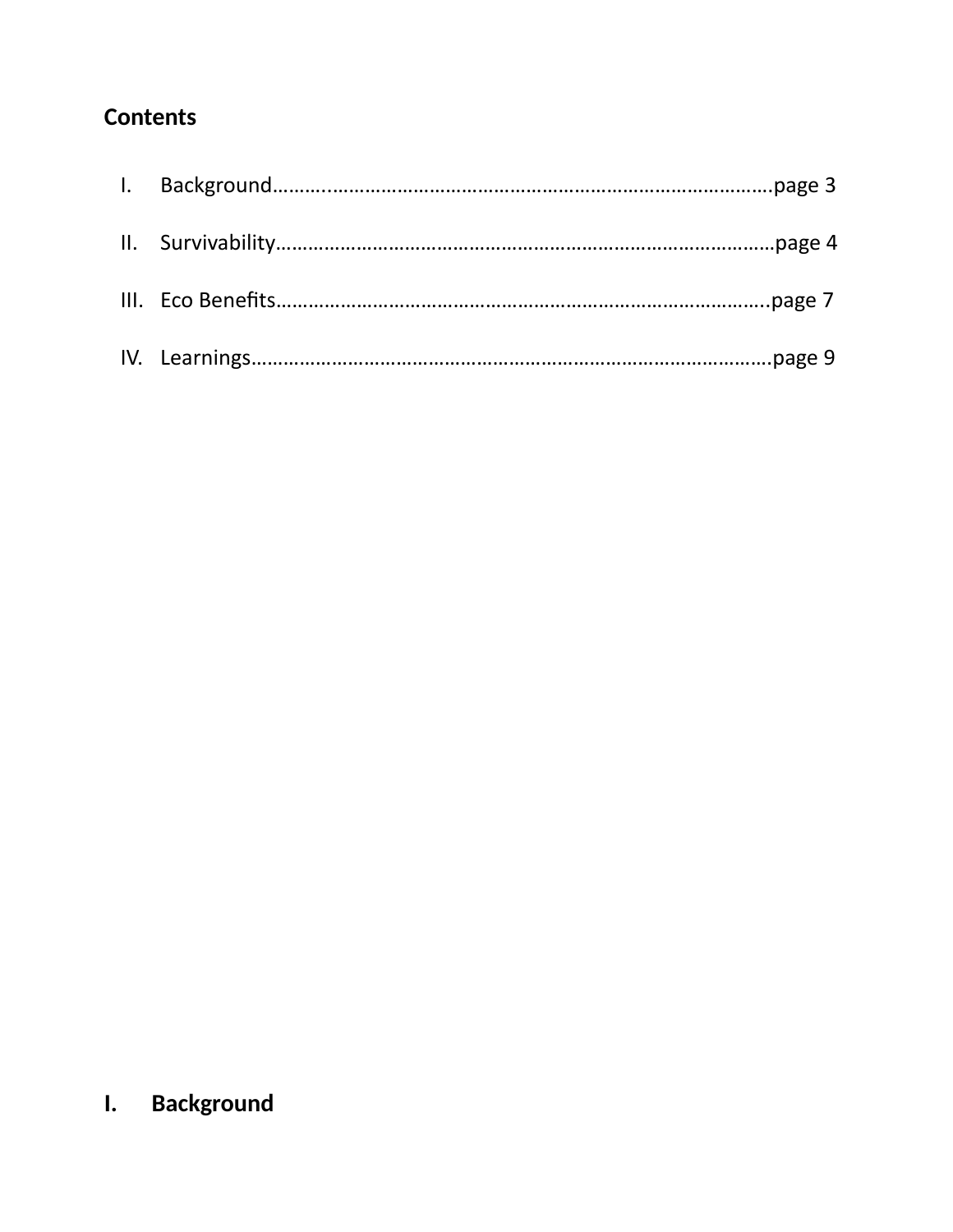<span id="page-2-1"></span>TheTrees and Health Study performed in 20[1](#page-2-0)3  $1$  reported that Albuquerque lost more tree canopy than cities that had experienced natural disasters like flood and tornado. In order to start replacing this lost tree canopy, the ABQ NeigborWoods Program was founded. Driven by Albuquerque City Councilor Isaac Benton, a team was formed which included other city and state partners such as ALSA members Amy Bell and Robert Loftis, New Mexico State Urban Forester Jennifer Dann, Albuquerque City Forester Joran Viers, and Tree New Mexico (TNM). The team felt it was imperative to engage homeowners particularly, as close to 85% of the City's trees were located on private property. Councilor Benton used a portion of his discretionary budget to fund the program.

Briefly, the ABQ NeighborWoods grant included 100 free street trees planted in a single day by volunteers, and 100 free small giveaway trees that homeowners could plant anywhere on their property themselves. The street tree planting criteria for city egress was limited to within 20 ft of the street. The homeowners adopting the street trees were required to sign an agreement with the City promising to water and care for the trees. The grant also included an arborist audit for 3 years with feedback to the homeowners if any issues were found. Pertinent training on various tree topics – pruning, tree plotter, and some inventory training was also included.

Wellspark was the first ABQ NeighborWoods Grant recipient. Creating shade corridors was encouraged so neighbors would want to get outside and walk more. Studies have shown direct correlations between trees and an improvement in health and crime. The 100 small trees were given away on April 8, 2017, and the 100 street trees were planted in a big volunteer event on April 22, 2017.

The ABQ NeighborWoods Program has since expanded across all the Albuquerque City Councilor's districts. Fourteen ABQ NeighborWoods plantings have been held over the past three years, with approximately 1400 street trees planted and 1400 additional small trees given away.

#### **II. Tree Planting and Survivability**

<span id="page-2-0"></span><sup>1</sup> Trees and Health App<http://map.treesandhealth.org/>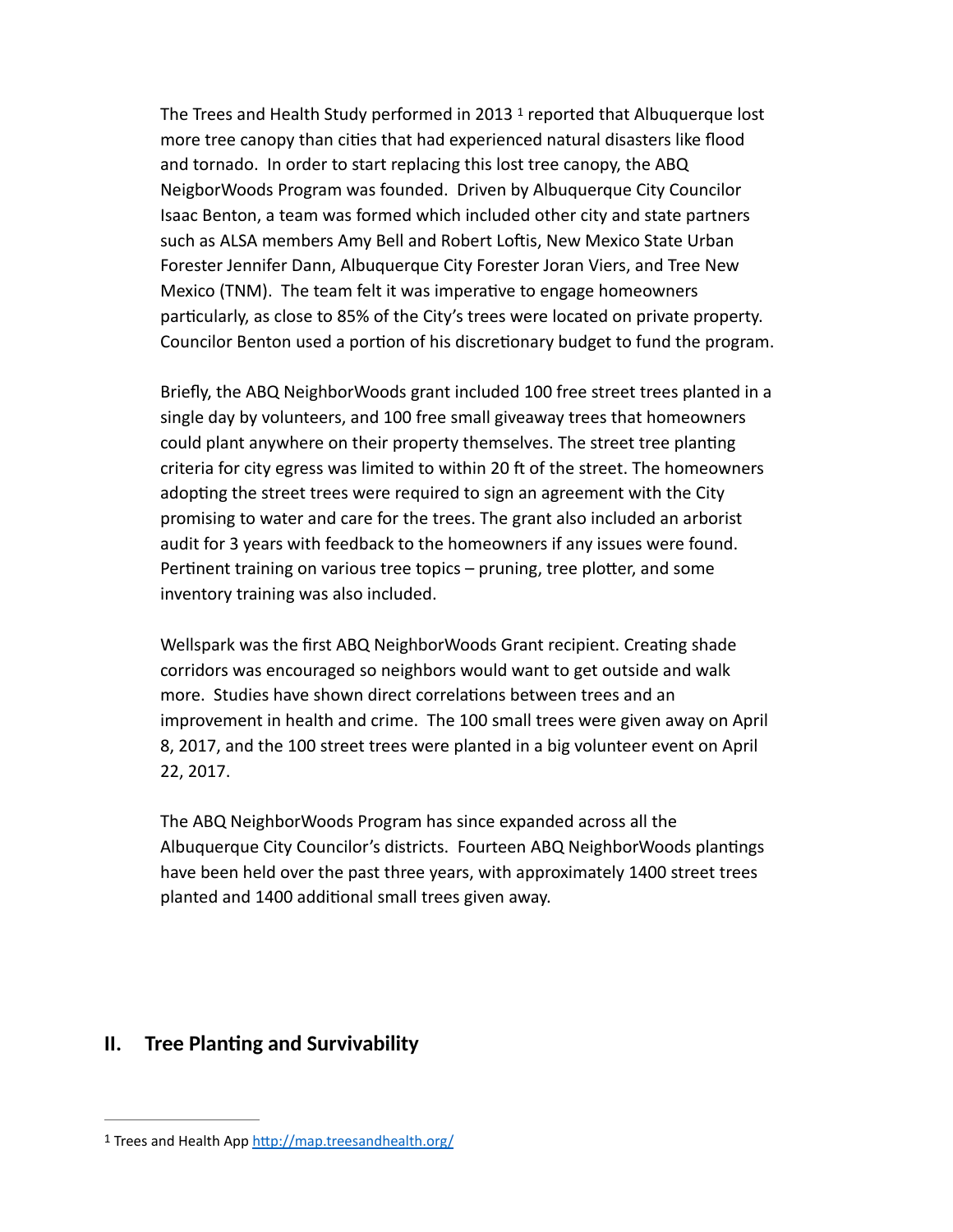<span id="page-3-1"></span>**The Tree Canopy Percentage in Wellspark was well below the Albuquerque city average, according to the Trees and Health Study.(figure 1) <sup>2</sup>**

**Fortunately, the neighborhood had large planting strips that would accommodate shade trees easily. Planting trees in these planting strips would provide the best canopy cover for the sidewalks. (figure 2)**









**The neighborhood leaders identified Los Tomases Street as the primary** 

<span id="page-3-0"></span><http://map.treesandhealth.org/> **[2](#page-3-1)**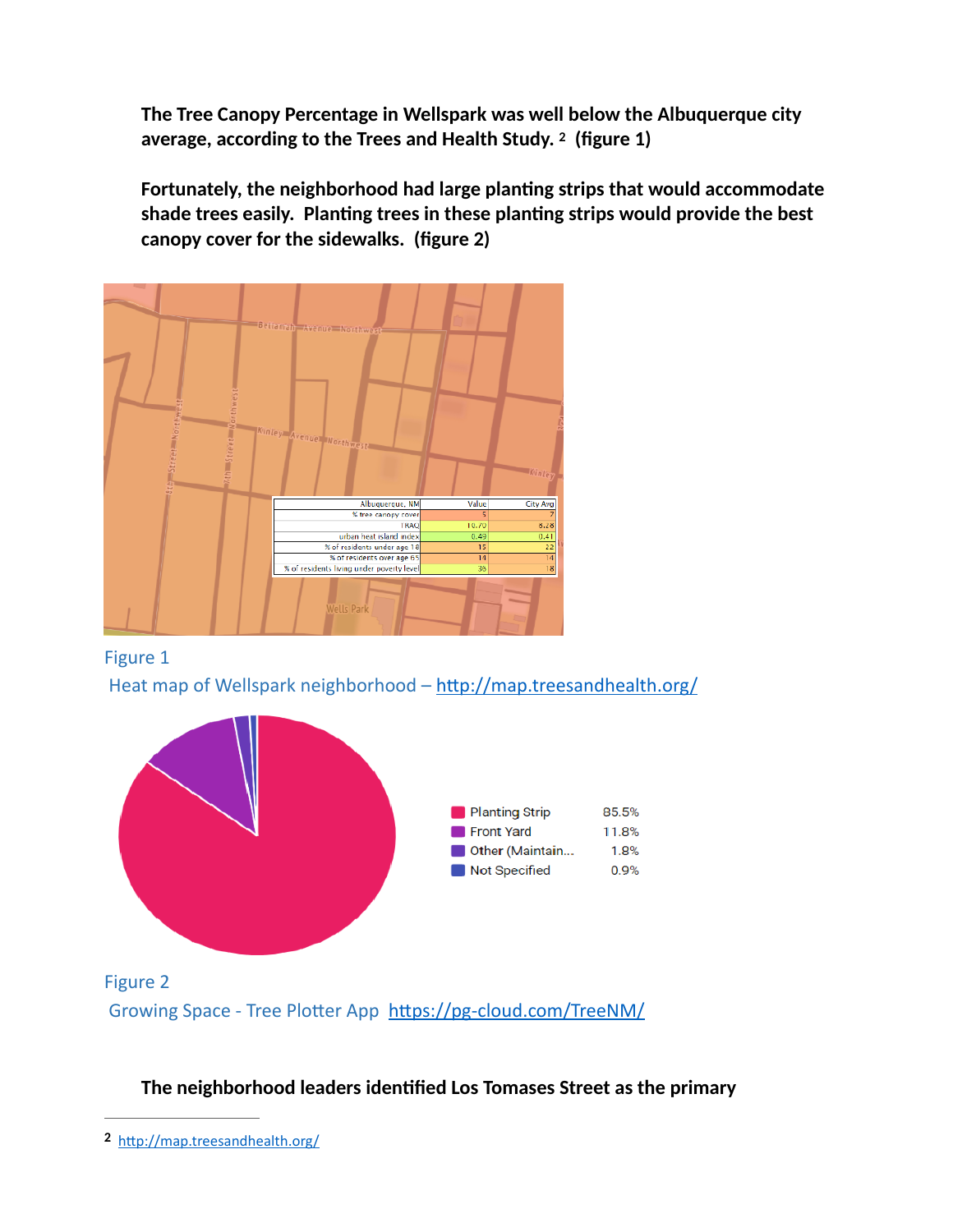**concentration point. They agreed to pursue adjacent streets as well.** 

**They then split up the territory into parts and each neighborhood leader helped to canvass.**

**The neighborhood leaders were successful in getting all the tree adopters needed to place the 100 trees, and in fact, the actual total was 109. (figure 3)**



Figure 3 Planting Map – Tree Plotter - <https://pg-cloud.com/TreeNM/>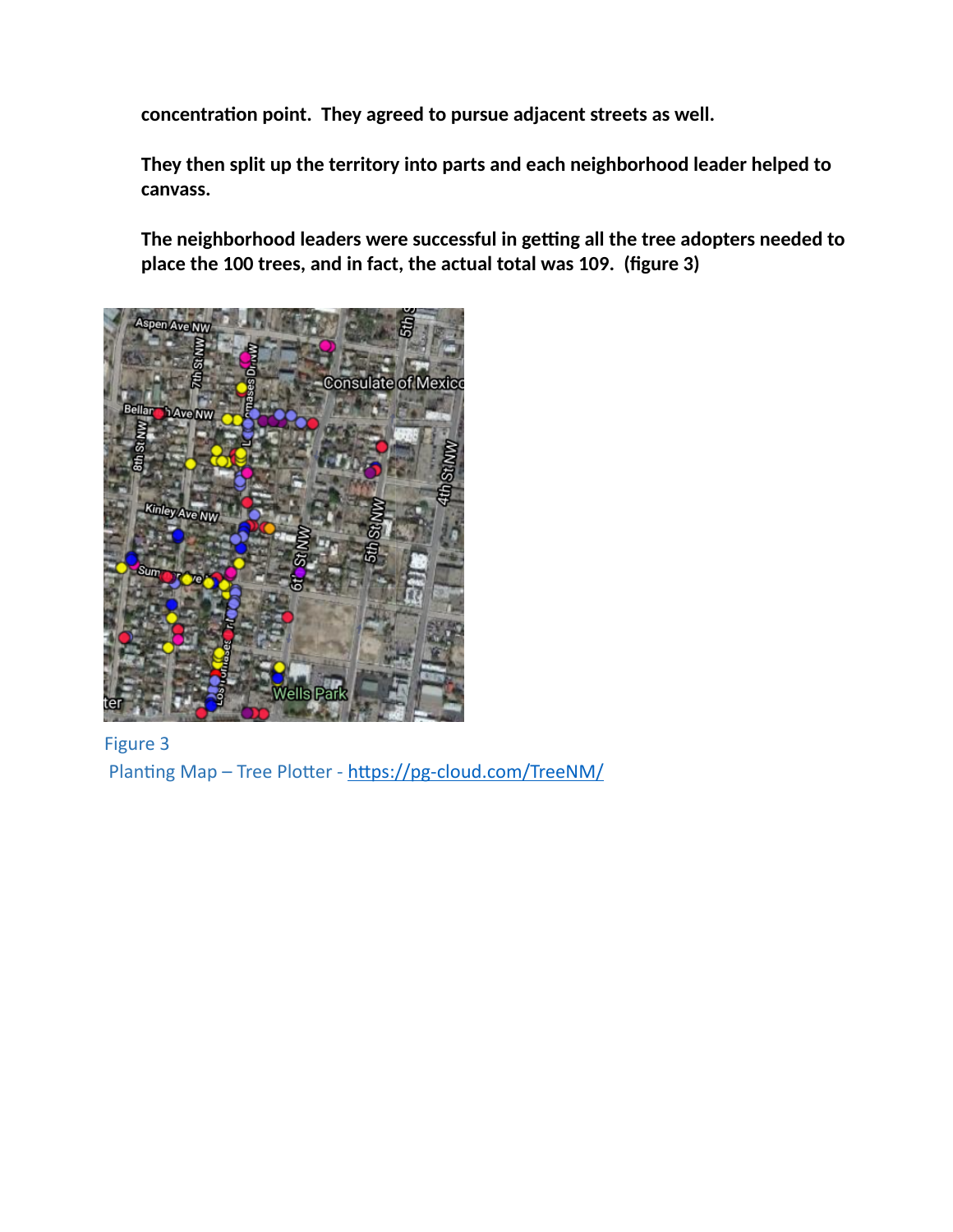**The survivability goal was purposely set to a challenging 85% over three years of tracking. Wellspark fell a little short at 80.9%. (figure 4) However, some of the homeowners replaced their trees when they died, and this was considered an excellent result.** 



Figure 4 Overall Survivability - Tree Plotter App <https://pg-cloud.com/TreeNM/>

**Mortality rate varied by species. The Texas Red Oak had the worst rate. Although the trees were watered during staging the day before the planting, it was hit and miss for watering during the planting itself. Since then, our process and volunteer training has been standardized and includes watering throughout the entire planting activity.** 

**The Eastern Redbud had 5 incidences of canker over the tree year audit period. Oklahoma or Western Redbud will now be used for future plantings.** 

**The main contributor to mortality and ill health over the three-year study other than the issues covered above, was the lack of consistent deep watering. (figure 5)**

| <b>Species With Most Mortality</b> |       |
|------------------------------------|-------|
|                                    | Count |
| <b>Texas Red Oak</b>               |       |
| Raywood Ash                        | 3     |
| Alee Elm                           |       |
| Chinese Pistache                   |       |
| Eastern Redbud                     |       |
| <b>Frontier Elm</b>                |       |

Figure 5 Species Survivability - Tree Plotter App <https://pg-cloud.com/TreeNM/>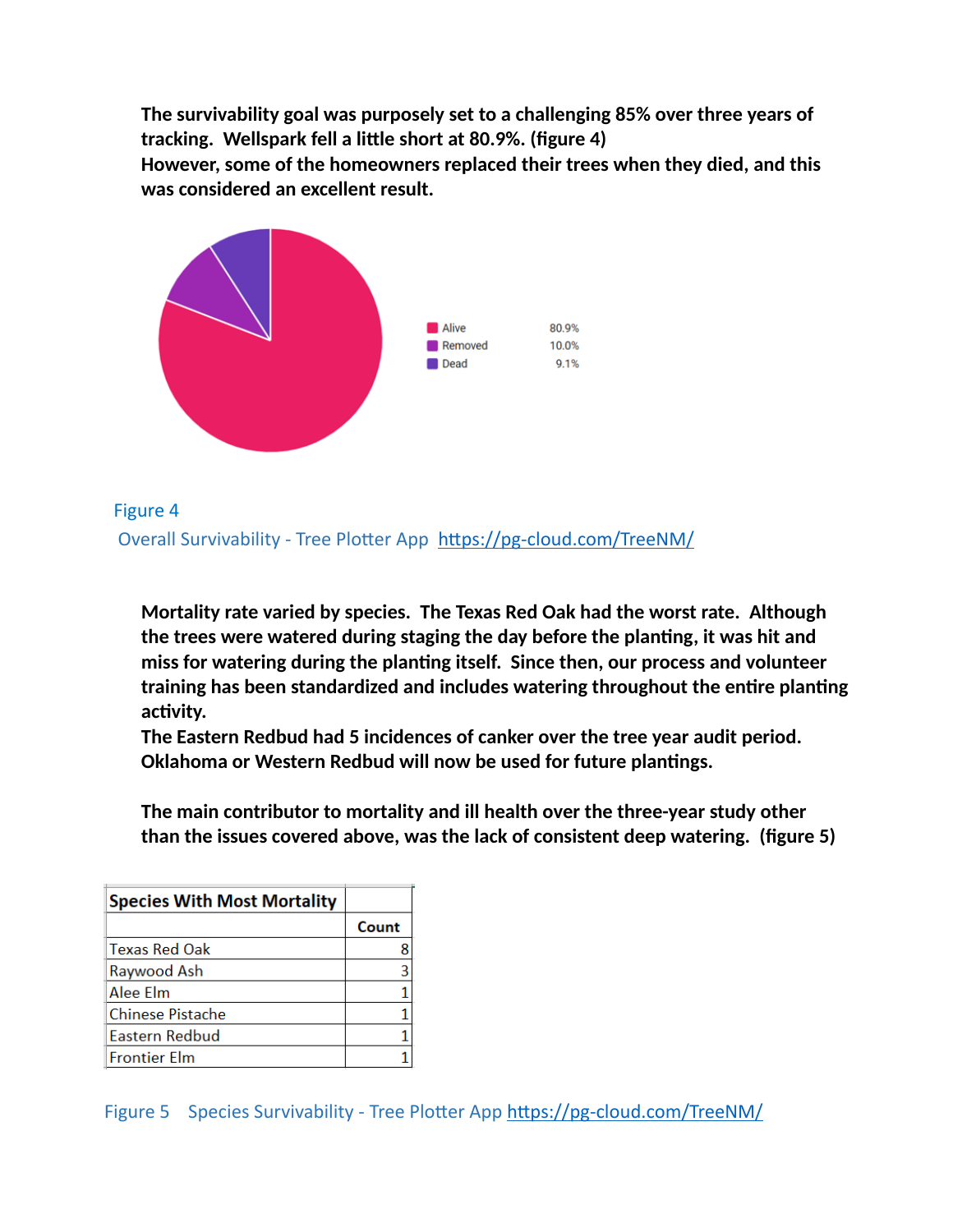## **III. Eco Benefits**

A tree inventory was completed between April 22,2020 and May 16,2020 to see how the street trees had grown. The most marked growth occurred in the Frontier and Alee Elms that got consistent watering. In some cases, the DBH increased from 1 inch to close to 3 inches and the height went from 8 feet to +/- 20 feet.

Using the Tree Plotter data base, the current Eco benefits were calculated. (figure 7)

#### **Total Eco Benefits**

| Overall Monetary Benefit (\$):      | 199   |
|-------------------------------------|-------|
| Stormwater Monetary Benefit (\$):   | 6     |
| <b>Runoff Prevention (Gallons):</b> | 1,188 |
| Property Value Total (\$):          | 156   |
| Energy Savings (\$):                | 17    |
| Energy Saved (kWh):                 | 222   |
| Natural Gas Savings (\$):           | 13    |
| Heat Prevention (Therms):           | 12    |
| Air Quality Monetary Benefit (\$):  | 4     |
| Pollutants removed (lb):            | 5     |
| Carbon Monetary Benefit (\$):       | 3     |
| Carbon Sequestered (lb):            | 435   |
| Carbon Avoided (lb):                | 515   |

#### Figure 7

Eco Benefits - Tree Plotter App (Using iTree Algorithms) <https://pg-cloud.com/TreeNM/>

Using iTree, a general benefits forecast for 200 trees after 20 years was calculated (figure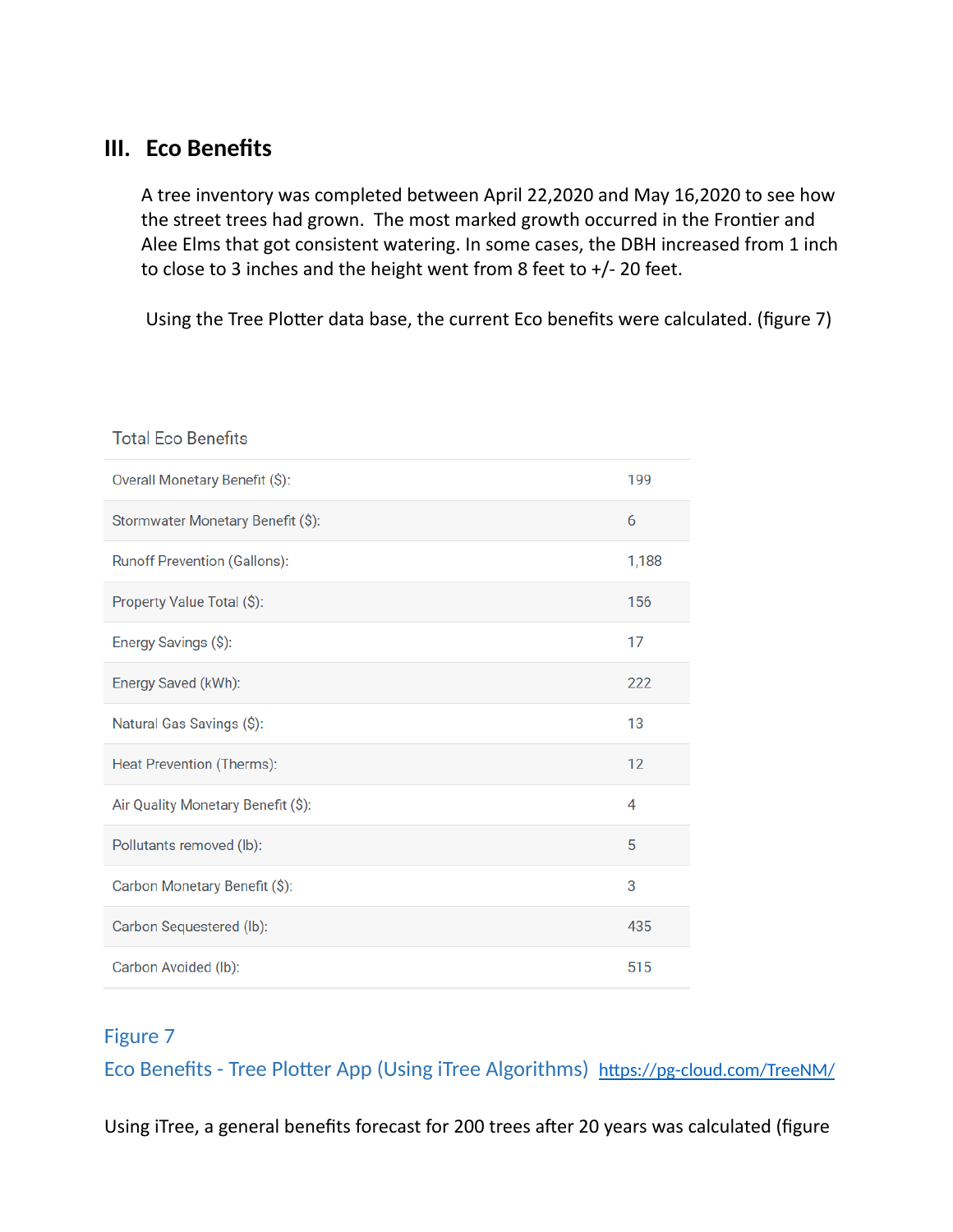8).

This calculation is used to help educate neighbors on the environmental benefits of planting trees today for the future.

| <b>My Tree Benefits Wells Park</b>   | <b>200 Trees After 20 Years</b> |  |  |
|--------------------------------------|---------------------------------|--|--|
| Carbon Dioxide (CO2 Sequestered)     | \$520.00                        |  |  |
| <b>CO2 Absorbed Each Year (lbs)</b>  | 51,860                          |  |  |
| <b>Storm Water</b>                   | \$260.00                        |  |  |
| Rainfall Intercepted Each Year (gal) | 40,000                          |  |  |
| Air Pollution Removed Each Year      | \$160.00                        |  |  |
| Ozone (oz)                           | 940                             |  |  |
| <b>Other Particulates (oz)</b>       | 440                             |  |  |
| <b>Energy Usage Each Year</b>        | \$9,640.00                      |  |  |
| Electricy Savings A/C (kWh)          | 77,800                          |  |  |
| <b>Avoided Emissions</b>             |                                 |  |  |
| Carbon Dioxide (lbs)                 | 164,300                         |  |  |
| Other Particulate Matter (oz)        | 2,420                           |  |  |